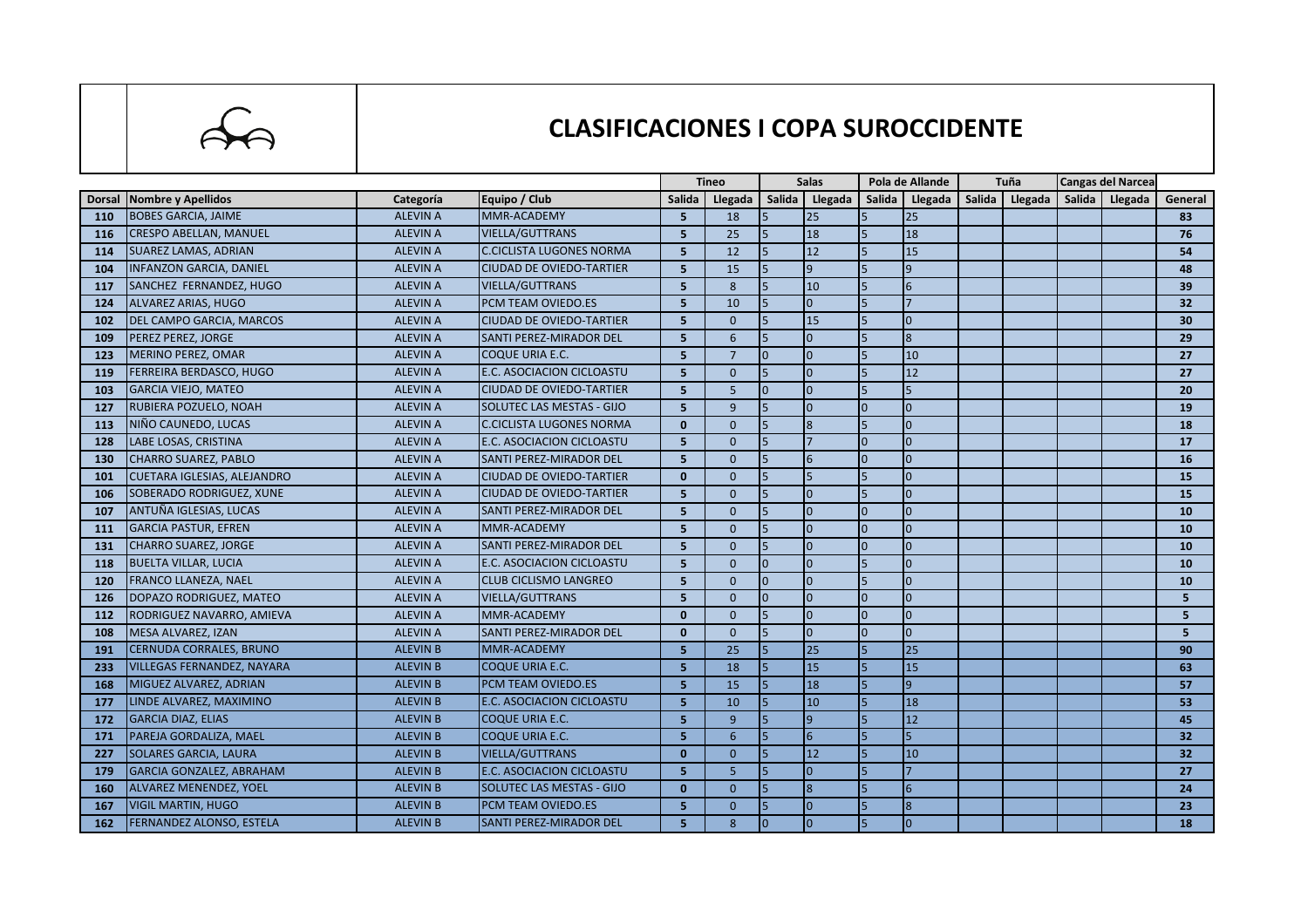| 161                     | FERNANDEZ VEGAS, ADRIAN           | <b>ALEVIN B</b> | <b>CARREÑO E.C.</b>              | -51            | 12             | lo.            | $\overline{0}$ | $\overline{0}$ | $\vert$ 0       |  |  | 17               |
|-------------------------|-----------------------------------|-----------------|----------------------------------|----------------|----------------|----------------|----------------|----------------|-----------------|--|--|------------------|
| 199                     | <b>VEIGA HERNANDEZ, ANTONIO</b>   | <b>ALEVIN B</b> | SOLUTEC LAS MESTAS - GIJO        | $\overline{5}$ | $\overline{7}$ | $\overline{5}$ | $\overline{0}$ |                | $\overline{0}$  |  |  | 17               |
| 197                     | AUMENTE NUÑO, ENOL                | <b>ALEVIN B</b> | <b>CIUDAD DE OVIEDO-TARTIER</b>  | $\mathbf{0}$   | $\mathbf{0}$   | 5              |                |                | $\Omega$        |  |  | 17               |
| 159                     | RUBIERA POZUELO, AXEL             | <b>ALEVIN B</b> | SOLUTEC LAS MESTAS - GIJO        | 5              | $\mathbf{0}$   | 5              |                | $\overline{0}$ | $\overline{0}$  |  |  | 15               |
| 174                     | <b>TOLEDANO CANTO, DIEGO</b>      | <b>ALEVIN B</b> | <b>CLUB CICLISMO LANGREO</b>     | 5              | $\mathbf{0}$   | 5              | $\mathbf{0}$   | 5              | $\overline{0}$  |  |  | 15               |
| 175                     | <b>BEJEGA MERCADAL, AARON</b>     | <b>ALEVIN B</b> | <b>CLUB CICLISMO LANGREO</b>     | 5              | $\mathbf{0}$   | 5              | $\Omega$       |                | $\overline{0}$  |  |  | 15               |
| 189                     | GONZALEZ VILLANUEVA, ADRIAN       | <b>ALEVIN B</b> | <b>C.CICLISTA LUGONES NORMA</b>  | 5              | $\mathbf{0}$   | 5              | $\Omega$       |                | $\overline{0}$  |  |  | 15               |
| 193                     | LOPEZ MARTINEZ, IKER              | <b>ALEVIN B</b> | <b>SANTI PEREZ-MIRADOR DEL</b>   | 5              | $\mathbf{0}$   | 5              | $\Omega$       |                | $\overline{0}$  |  |  | 15               |
| 194                     | <b>ESCOLAR GARCIA, VICENTE</b>    | <b>ALEVIN B</b> | <b>SANTI PEREZ-MIRADOR DEL</b>   | $\overline{5}$ | $\mathbf{0}$   | 5              | $\overline{0}$ |                | $\overline{0}$  |  |  | 15               |
| 219                     | CASTIELLO DIAZ, DANIELA           | <b>ALEVIN B</b> | <b>VIELLA/GUTTRANS</b>           | $\overline{5}$ | $\mathbf{0}$   | 5              | $\Omega$       |                | $\overline{0}$  |  |  | 15               |
| 164                     | FERNANDEZ RODRIGUEZ, PABLO        | <b>ALEVIN B</b> | <b>SANTI PEREZ-MIRADOR DEL</b>   | 5              | $\Omega$       | 5              | $\Omega$       | $\Omega$       | $\overline{0}$  |  |  | 10 <sup>10</sup> |
| 176                     | LOPEZ FERNANDEZ, MIGUEL ANGEL     | <b>ALEVIN B</b> | E.C. ASOCIACION CICLOASTU        | 5              | $\mathbf{0}$   | 15             | $\Omega$       | $\overline{0}$ | Iо              |  |  | 10               |
| 178                     | <b>GARCIA MESA, AURORA</b>        | <b>ALEVIN B</b> | E.C. ASOCIACION CICLOASTU        | 5              | $\overline{0}$ | 5              | $\Omega$       |                | $\overline{0}$  |  |  | 10               |
| 190                     | <b>FERNANDEZ BUENO, LUCAS</b>     | <b>ALEVIN B</b> | MMR-ACADEMY                      | 5              | $\mathbf{0}$   | 5              | $\Omega$       | $\overline{0}$ | $\overline{0}$  |  |  | 10               |
| 192                     | SERRANO FERNANDEZ, ADRIANA        | <b>ALEVIN B</b> | <b>SANTI PEREZ-MIRADOR DEL</b>   | 5              | $\mathbf{0}$   | 5              | $\mathbf{0}$   | $\overline{0}$ | $\overline{0}$  |  |  | 10               |
| 158                     | <b>CASTRO GARCIA, ELIAS</b>       | <b>ALEVIN B</b> | <b>SOLUTEC LAS MESTAS - GIJO</b> | 5              | $\overline{0}$ | l0             | $\Omega$       | 5              | Ιo              |  |  | 10               |
| 105                     | PANDO NAREDO, MANUEL              | <b>ALEVIN B</b> | <b>CIUDAD DE OVIEDO-TARTIER</b>  | 5              | $\mathbf{0}$   | $\overline{0}$ | $\Omega$       | $\Omega$       | $\Omega$        |  |  | 5 <sub>1</sub>   |
| 181                     | <b>GARCIA FERNANDEZ, MANUEL</b>   | <b>ALEVIN B</b> | <b>VIELLA/GUTTRANS</b>           | $\mathbf{0}$   | $\mathbf{0}$   | 5              | $\overline{0}$ | $\overline{0}$ | $\overline{0}$  |  |  | $5\phantom{.0}$  |
| 180                     | <b>GARCIA FERNANDEZ, FERNANDO</b> | <b>ALEVIN B</b> | <b>VIELLA/GUTTRANS</b>           | $\mathbf{0}$   | $\mathbf{0}$   | 15             | $\mathbf{0}$   | $\overline{0}$ | Iо              |  |  | 5 <sub>1</sub>   |
| 157                     | QUINTANA GONZALEZ, DIEGO          | <b>ALEVIN B</b> | <b>SANTI PEREZ-MIRADOR DEL</b>   | $\mathbf{0}$   | $\mathbf{0}$   | 5              | $\mathbf{0}$   |                | $\overline{0}$  |  |  | 5 <sub>o</sub>   |
| 519                     | <b>MARTINEZ MENENDEZ, ALAN</b>    | <b>ALEVIN B</b> | E.C. ASOCIACION CICLOASTU        | $\mathbf{0}$   | $\mathbf{0}$   | $\overline{0}$ | $\Omega$       |                | $\overline{0}$  |  |  | $5\phantom{.0}$  |
| 198                     | <b>SANTOS DIAZ, MATEO</b>         | <b>ALEVIN B</b> | SOLUTEC LAS MESTAS - GIJO        | $\mathbf{0}$   | $\mathbf{0}$   | l0             | $\mathbf{0}$   |                | $\overline{0}$  |  |  | 5 <sub>o</sub>   |
| 169                     | <b>SILVA RODRIGUEZ, IKER</b>      | <b>ALEVIN B</b> | <b>DE LA UZ</b>                  | $\mathbf{0}$   | $\mathbf{0}$   | lo             | $\mathbf{0}$   |                | $\overline{0}$  |  |  | 5 <sub>1</sub>   |
| 36                      | NOVAL SUAREZ, BENJAMIN            | <b>INFANTIL</b> | MMR-ACADEMY                      | 5              | 15             | $\overline{5}$ | 25             |                | 25              |  |  | 80               |
| 5                       | FERNANDEZ GARCIA, MARTIN          | <b>INFANTIL</b> | MMR-ACADEMY                      | 5              | 25             |                | 10             |                | 18              |  |  | 68               |
| 13                      | CASTIELLO DIAZ, SAMUEL            | <b>INFANTIL</b> | VIELLA/GUTTRANS                  | 5              | 18             |                | 18             |                | 12              |  |  | 63               |
| 77                      | DELMIRO ORDIERES, HUGO            | <b>INFANTIL</b> | COQUE URIA E.C.                  | 5              | 12             | <b>5</b>       | 15             |                | $6\overline{6}$ |  |  | 48               |
| $\overline{7}$          | MURUJOSA LLERA, JUAN              | <b>INFANTIL</b> | MMR-ACADEMY                      | 5              | $\mathbf{0}$   |                | 12             |                | 15              |  |  | 42               |
| 8                       | RODRIGUEZ LOPEZ, DIEGO            | <b>INFANTIL</b> | MMR-ACADEMY                      | 5              | 10             | <b>5</b>       | 6              |                | 10              |  |  | 41               |
| 16                      | LOSAS FERNANDEZ, OLIVER           | <b>INFANTIL</b> | E.C. ASOCIACION CICLOASTU        | 5              | $\mathbf{0}$   |                | $\mathsf{q}$   |                | $\overline{9}$  |  |  | 33               |
| 28                      | SANCHEZ MENENDEZ, SERGIO          | <b>INFANTIL</b> | SOLUTEC LAS MESTAS - GIJO        | 5              | 5              | 5              | 8              |                | $\overline{0}$  |  |  | 28               |
| $\overline{\mathbf{3}}$ | MENENDEZ MARTINS, MARCO           | <b>INFANTIL</b> | <b>CIUDAD DE OVIEDO-TARTIER</b>  | 5              | 9              | l0             | $\Omega$       |                | $\overline{8}$  |  |  | 27               |
| 73                      | VILLEGAS FERNANDEZ, ADRIAN        | <b>INFANTIL</b> | COQUE URIA E.C.                  | 5              | $\Omega$       | 5              |                |                | 5               |  |  | 25               |
| 6                       | FERNANDEZ MATANZAS, NICOLAS       | <b>INFANTIL</b> | MMR-ACADEMY                      | 5              | $\overline{7}$ | l <sub>0</sub> | $\Omega$       |                | $\overline{7}$  |  |  | 24               |
| 88                      | VALLE GONZALEZ, SAMUEL            | <b>INFANTIL</b> | MMR-ACADEMY                      | 5              | $\mathbf{0}$   | 5              |                |                | $\Omega$        |  |  | 22               |
| 20                      | ALVAREZ CEBOLLERO, NICO           | <b>INFANTIL</b> | PCM TEAM OVIEDO.ES               | 5              | 6              | 15             | $\Omega$       |                | $\Omega$        |  |  | 21               |
| 76                      | GANCEDO CORRALES, PELAYO          | <b>INFANTIL</b> | COQUE URIA E.C.                  | 5              | 8              | $\Omega$       | $\mathbf{0}$   |                | $\overline{0}$  |  |  | 18               |
| 37                      | MARCOS ALVAREZ, MARIO             | <b>INFANTIL</b> | COQUE URIA E.C.                  | 5              | $\mathbf{0}$   | 5              | $\mathbf{0}$   | 5              | $\overline{0}$  |  |  | 15               |
| $\mathbf{1}$            | SOBERADO RODRIGUEZ, NICER         | <b>INFANTIL</b> | <b>CIUDAD DE OVIEDO-TARTIER</b>  | 5              | $\mathbf{0}$   |                | $\Omega$       |                |                 |  |  | 15               |
| $\overline{4}$          | <b>BLANCO PEREZ, NOEL</b>         | <b>INFANTIL</b> | <b>SANTI PEREZ-MIRADOR DEL</b>   | 5              | $\mathbf{0}$   | 5              | $\Omega$       |                | $\Omega$        |  |  | 15               |
| 15                      | <b>GARCIA PIDAL, PELAYO</b>       | <b>INFANTIL</b> | E.C. ASOCIACION CICLOASTU        | 5              | $\mathbf{0}$   |                | $\Omega$       |                | $\Omega$        |  |  | 15               |
| 19                      | MARCOS ALVAREZ, MIGUEL            | <b>INFANTIL</b> | COQUE URIA E.C.                  | 5              | $\Omega$       |                | $\mathbf 0$    |                | $\overline{0}$  |  |  | 15               |
| 71                      | GARCIA RINCO, ARTURO IGNACIO      | <b>INFANTIL</b> | MMR-ACADEMY                      | 5              | $\mathbf{0}$   | 5              | $\overline{0}$ | 5              | $\overline{0}$  |  |  | 15               |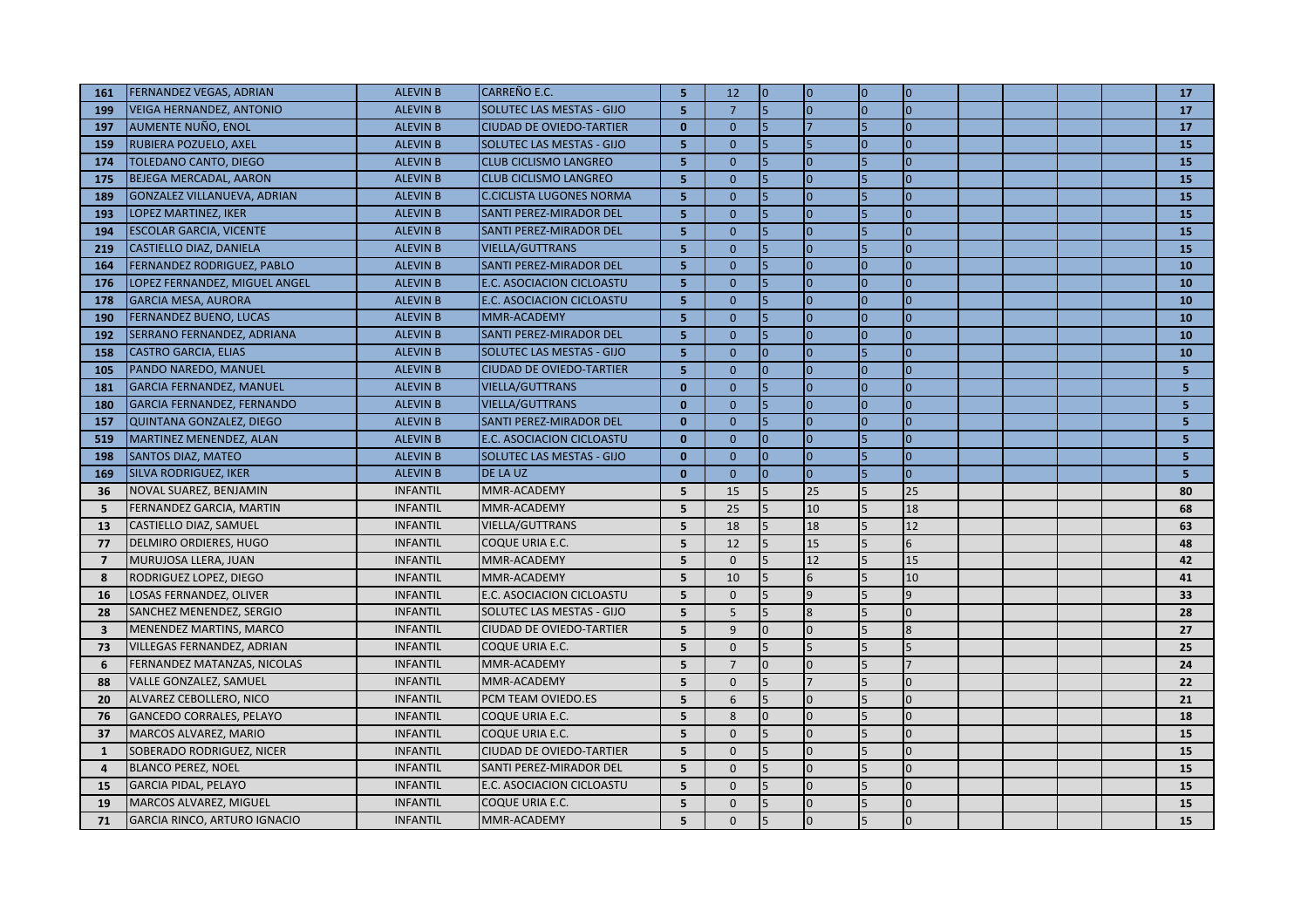| 83             | <b>AUMENTE GONZALEZ, IKER</b>   | <b>INFANTIL</b>     | MMR-ACADEMY                      | 5 <sup>5</sup> | $\mathbf 0$    | 5              | $\overline{0}$ | 5              | $\overline{0}$ |  |  | 15              |
|----------------|---------------------------------|---------------------|----------------------------------|----------------|----------------|----------------|----------------|----------------|----------------|--|--|-----------------|
| 90             | FERNANDEZ BENAVIDES, HECTOR     | <b>INFANTIL</b>     | MMR-ACADEMY                      | 5              | $\mathbf 0$    | 5              | $\overline{0}$ |                | $\overline{0}$ |  |  | 15              |
| 94             | DOS REIS FERNANDEZ, ADRIAN      | <b>INFANTIL</b>     | <b>SANTI PEREZ-MIRADOR DEL</b>   | 5              | $\mathbf{0}$   | 5              | $\Omega$       |                | $\overline{0}$ |  |  | 15              |
| 95             | <b>SUAREZ SUAREZ, CARLOS</b>    | <b>INFANTIL</b>     | <b>CIUDAD DE OVIEDO-TARTIER</b>  | 5              | $\mathbf{0}$   |                | $\overline{0}$ |                | l0             |  |  | 15              |
| 98             | IBAÑEZ FERNANDEZ, IKER          | <b>INFANTIL</b>     | <b>SOLUTEC LAS MESTAS - GIJO</b> | 5              | $\mathbf{0}$   | <b>5</b>       | $\overline{0}$ |                | $\overline{0}$ |  |  | 15              |
| 30             | <b>BOTO SIRGO, ALVARO</b>       | <b>INFANTIL</b>     | <b>SOLUTEC LAS MESTAS - GIJO</b> | 5              | $\mathbf{0}$   | $\overline{5}$ | $\Omega$       | $\Omega$       | l0             |  |  | 10              |
| 75             | LOPEZ SAEZ, HUGO                | <b>INFANTIL</b>     | COQUE URIA E.C.                  | 5              | $\mathbf{0}$   | 5              | $\Omega$       | $\Omega$       | $\overline{0}$ |  |  | 10              |
| 93             | MENENDEZ GALVEZ, MARIO          | <b>INFANTIL</b>     | <b>SANTI PEREZ-MIRADOR DEL</b>   | 5              | $\mathbf{0}$   |                | $\overline{0}$ | $\Omega$       | $\overline{0}$ |  |  | 10              |
| 67             | RIESGO QUEIPO, SERGIO           | <b>INFANTIL</b>     | E.C. ASOCIACION CICLOASTU        | 5              | $\overline{0}$ | 5              | $\overline{0}$ | $\Omega$       | $\overline{0}$ |  |  | 10              |
| 69             | CASEIRO GONZALEZ, RICARDO       | <b>INFANTIL</b>     | SANTI PEREZ-MIRADOR DEL          | 5              | $\mathbf 0$    | 5              | $\Omega$       | $\Omega$       | $\overline{0}$ |  |  | 10              |
| 78             | CEREZO CALVO, ADRIAN            | <b>INFANTIL</b>     | COQUE URIA E.C.                  | 5              | $\Omega$       | 5              | $\overline{0}$ | $\Omega$       | $\overline{0}$ |  |  | 10              |
| 80             | <b>ARIAS RODRIGUEZ, MAURO</b>   | <b>INFANTIL</b>     | E.C. ASOCIACION CICLOASTU        | 5              | $\mathbf 0$    | <b>5</b>       | $\Omega$       | $\overline{0}$ | $\overline{0}$ |  |  | 10              |
| 92             | RUIZ FERNANDEZ, SERGIO          | <b>INFANTIL</b>     | SANTI PEREZ-MIRADOR DEL          | 5              | $\mathbf{0}$   | 5              | $\overline{0}$ |                | $\overline{0}$ |  |  | 10              |
| 96             | SANCHEZ LOPEZ, SERGIO           | <b>INFANTIL</b>     | <b>CIUDAD DE OVIEDO-TARTIER</b>  | 5              | $\mathbf{0}$   | l <sub>0</sub> | $\Omega$       |                | $\overline{0}$ |  |  | 10              |
| 34             | MIGUEZ ALAVAREZ, AINARA         | <b>INFANTIL</b>     | OVIEDO.ES                        | $\mathbf{0}$   | $\mathbf{0}$   | 5              | $\overline{0}$ |                | $\overline{0}$ |  |  | 10              |
| 42             | LOPEZ CANDANO, IKER             | <b>INFANTIL</b>     | E.C. ASOCIACION CICLOASTU        | $\mathbf{0}$   | $\mathbf{0}$   | 5              | $\Omega$       |                | $\overline{0}$ |  |  | 10              |
| $\overline{2}$ | <b>GRANDA PADILLA, ADOLFO</b>   | <b>INFANTIL</b>     | <b>CIUDAD DE OVIEDO-TARTIER</b>  | $\mathbf{0}$   | $\mathbf 0$    | $\overline{5}$ | $\Omega$       |                | $\overline{0}$ |  |  | 10              |
| 23             | PELAEZ FERNANDEZ, ADRIAN        | <b>INFANTIL</b>     | <b>VIELLA/GUTTRANS</b>           | 5              | $\mathbf 0$    | $\overline{0}$ | $\overline{0}$ |                | $\overline{0}$ |  |  | 10              |
| 99             | <b>CANTELI VEGA, JUAN</b>       | <b>INFANTIL</b>     | SOLUTEC LAS MESTAS - GIJO        | $\mathbf{0}$   | $\mathbf 0$    |                | $\overline{0}$ |                | $\overline{0}$ |  |  | 10              |
| 97             | ALVAREZ SANCHEZ, JORGE          | INFANTIL            | <b>SOLUTEC LAS MESTAS - GIJO</b> | $\mathbf{0}$   | $\mathbf{0}$   | 5              | $\overline{0}$ |                | $\overline{0}$ |  |  | 10              |
| 39             | PAIS GUTIERREZ, DARIO           | <b>INFANTIL</b>     | MMR-ACADEMY                      | $\mathbf{0}$   | $\mathbf{0}$   |                | $\Omega$       |                | $\overline{0}$ |  |  | 5               |
| 33             | <b>CORTINA GARCIA, ANGEL</b>    | <b>INFANTIL</b>     | E.C. ASOCIACION CICLOASTU        | 5              | $\mathbf{0}$   | $\Omega$       | $\overline{0}$ | $\Omega$       | $\overline{0}$ |  |  | 5               |
| 38             | ALCOBA FERNANDEZ, IKER          | <b>INFANTIL</b>     | SOLUTEC LAS MESTAS - GIJO        | 5              | $\mathbf{0}$   | $\Omega$       | $\Omega$       | $\Omega$       | $\overline{0}$ |  |  | 5 <sup>1</sup>  |
| 74             | <b>VERDEJO TUYA, PABLO</b>      | <b>INFANTIL</b>     | COQUE URIA E.C.                  | $\mathbf{0}$   | $\mathbf{0}$   |                | $\overline{0}$ |                | $\overline{0}$ |  |  | 5               |
| 81             | MENENDEZ DE LA GUERRA, DARIO    | <b>INFANTIL</b>     | <b>VIELLA/GUTTRANS</b>           | 5              | $\mathbf{0}$   | $\Omega$       | $\Omega$       |                | lo             |  |  | 5               |
| 82             | <b>ESPINA MIERES, ANDRES</b>    | <b>INFANTIL</b>     | <b>VIELLA/GUTTRANS</b>           | $\Omega$       | $\mathbf{0}$   |                | $\overline{0}$ |                | $\overline{0}$ |  |  | 5               |
| 18             | TOLEDANO CANTO, ANGELA          | <b>INFANTIL</b>     | <b>CLUB CICLISMO LANGREO</b>     | $\mathbf{0}$   | $\mathbf{0}$   | <b>5</b>       | $\overline{0}$ | $\overline{0}$ | $\overline{0}$ |  |  | $5\overline{5}$ |
| 18             | TOLEDANO CANTO, ANGELA          | <b>INFANTIL C.F</b> | <b>CLUB CICLISMO LANGREO</b>     | 5              | $\mathbf{0}$   | $\Omega$       | $\overline{0}$ |                | l0             |  |  | 5               |
| 91             | <b>VILLAR GARCIA, IVAN</b>      | <b>INFANTIL</b>     | <b>SANTI PEREZ-MIRADOR DEL</b>   | $\mathbf{0}$   | $\mathbf{0}$   | $\overline{0}$ | $\overline{0}$ |                | $\overline{0}$ |  |  | 5               |
| 232            | ALVAREZ RODRIGUEZ, ALEJANDRO    | PRINCIPIANTE A      | COQUE URIA E.C.                  | 5              | 18             |                | 25             |                | 25             |  |  | 83              |
| 221            | <b>CORTE IGLESIAS, MARCOS</b>   | PRINCIPIANTE A      | <b>VIELLA/GUTTRANS</b>           | 5              | 25             | 5              | 15             |                | 15             |  |  | 70              |
| 217            | CARRERA FERNANDEZ, YAGO         | PRINCIPIANTE A      | <b>VIELLA/GUTTRANS</b>           | 5              | 15             |                | 18             |                | 12             |  |  | 60              |
| 244            | <b>GALA ALVAREZ, ENOL</b>       | PRINCIPIANTE A      | <b>SOLUTEC LAS MESTAS - GIJO</b> | 5              | $\overline{9}$ | 5              | $\overline{8}$ |                | 9              |  |  | 41              |
| 272            | <b>CRESPO ABELLAN, JULIA</b>    | PRINCIPIANTE A      | <b>VIELLA/GUTTRANS</b>           | 5              | 8              |                | 6              |                | 10             |  |  | 39              |
| 239            | SERRANO BUSTELO, ALEJANDRO      | PRINCIPIANTE A      | <b>SOLUTEC LAS MESTAS - GIJO</b> | 5              | 10             |                | ١o             |                | 18             |  |  | 38              |
| 274            | <b>AUMENTE GONZALEZ, TANIA</b>  | PRINCIPIANTE A      | <b>MMR-ACADEMY</b>               | 5              | $\overline{7}$ |                |                |                |                |  |  | 36              |
| 235            | PARAJON MORO, PABLO             | PRINCIPIANTE A      | <b>DE LA UZ</b>                  | 5              | 6              |                | 5              |                | 5              |  |  | 31              |
| 230            | RODRIGUEZ COLLAR, ADRIAN        | PRINCIPIANTE A      | <b>E.C. ASOCIACION CICLOASTU</b> | $\mathbf{0}$   | $\mathbf{0}$   | 15             | 10             |                | 8              |  |  | 28              |
| 209            | LOPERA CUESTA, SERGIO           | PRINCIPIANTE A      | <b>C.CICLISTA LUGONES NORMA</b>  | 5              | $\mathbf{0}$   | 15             | 12             |                | lo             |  |  | 27              |
| 229            | <b>GOMEZ ALVAREZ, NICOLAS</b>   | PRINCIPIANTE A      | <b>E.C. ASOCIACION CICLOASTU</b> | 5              | 5              | 15             | $\overline{0}$ |                | 6              |  |  | 26              |
| 204            | <b>MARTINEZ MENDEZ, IKER</b>    | PRINCIPIANTE A      | <b>CIUDAD DE OVIEDO-TARTIER</b>  | 5              | $\mathbf{0}$   |                | $\overline{9}$ |                | l0             |  |  | 24              |
| 225            | PRADO VILLANUEVA, GUILLERMO     | PRINCIPIANTE A      | <b>VIELLA/GUTTRANS</b>           | 5              | 12             |                | $\overline{0}$ | O              | lo             |  |  | 17              |
| 228            | <b>BERDASCO FERNANDEZ, HUGO</b> | PRINCIPIANTE A      | <b>E.C. ASOCIACION CICLOASTU</b> | 5              | $\overline{0}$ | 5              | $\overline{0}$ |                | Iо             |  |  | 15              |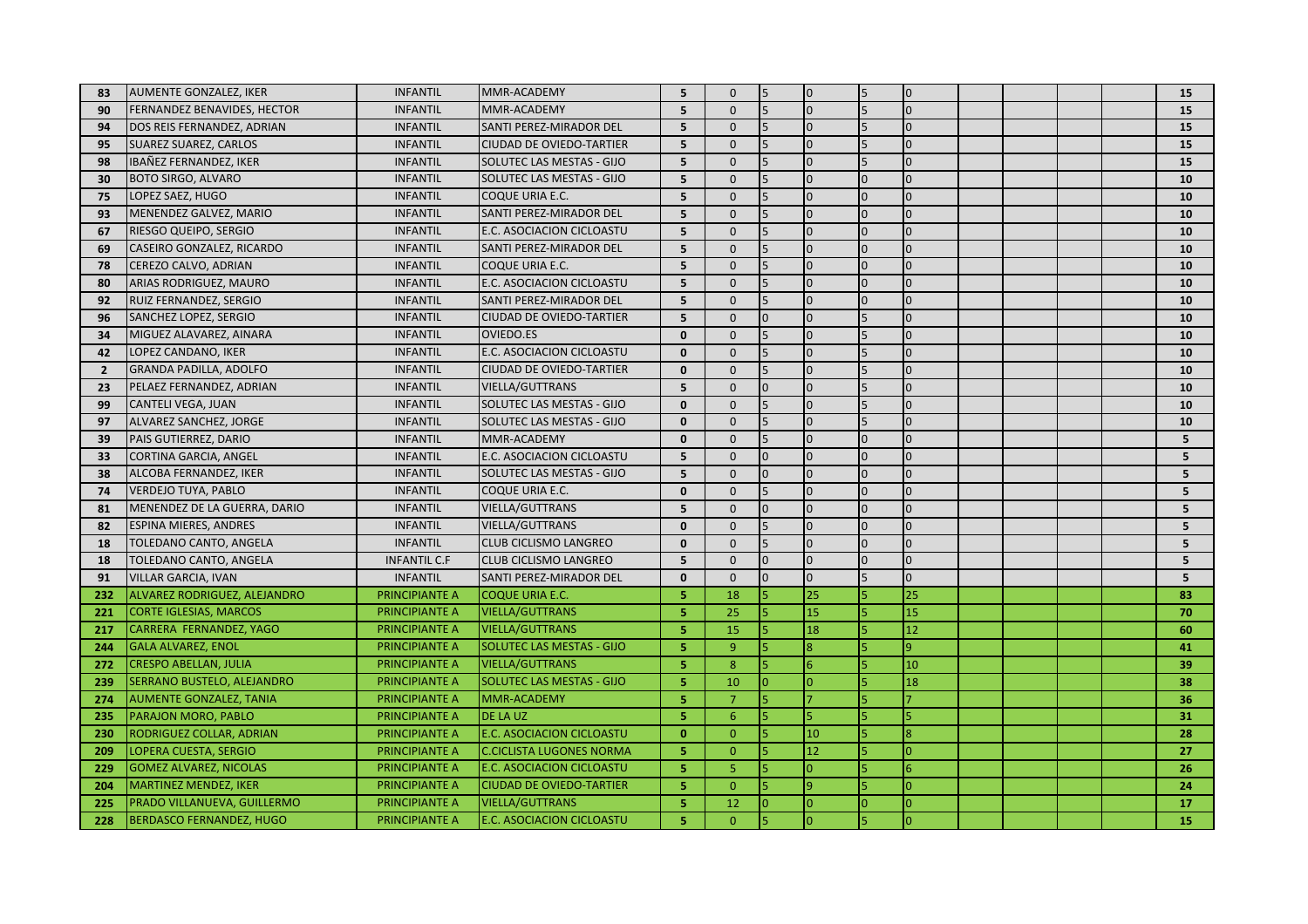| 242 | <b>CABO FERNANDEZ, DANIEL</b>    | PRINCIPIANTE A     | <b>E.C. ASOCIACION CICLOASTU</b> | 5              | $\Omega$        | 5               | $\overline{0}$ | l5             | Iо              |  |  | 15             |
|-----|----------------------------------|--------------------|----------------------------------|----------------|-----------------|-----------------|----------------|----------------|-----------------|--|--|----------------|
| 222 | <b>LAGO PEREZ, TASIO</b>         | PRINCIPIANTE A     | <b>VIELLA/GUTTRANS</b>           | 5              | $\overline{0}$  | $\overline{5}$  | $\overline{0}$ |                | l0              |  |  | 10             |
| 234 | PANTIGA LAUCIRICA, SERGIO        | PRINCIPIANTE A     | <b>CARREÑO E.C.</b>              | $\mathbf{0}$   | $\mathbf{0}$    | 15              | $\overline{0}$ | 5              | lo              |  |  | 10             |
| 207 | <b>ONDINA LOPEZ, MATEO</b>       | PRINCIPIANTE A     | <b>SANTI PEREZ-MIRADOR DEL</b>   | $\mathbf{0}$   | $\mathbf{0}$    | 5               | $\overline{0}$ |                | Iо              |  |  | 10             |
| 41  | <b>ALVAREZ MENDEZ, RUBEN</b>     | PRINCIPIANTE A     | <b>E.C. ASOCIACION CICLOASTU</b> | 5              | $\mathbf{0}$    | 0               | $\overline{0}$ | $\Omega$       | $\overline{0}$  |  |  | 5              |
| 200 | AGUSTIÑO CAVEDA, BRUNO           | PRINCIPIANTE A     | <b>CIUDAD DE OVIEDO-TARTIER</b>  | $\Omega$       | $\mathbf{0}$    |                 | $\overline{0}$ |                | l0              |  |  | 5              |
| 231 | <b>BARBON GONZALEZ, XUNE</b>     | PRINCIPIANTE A     | <b>CLUB CICLISMO LANGREO</b>     | $\mathbf{0}$   | $\mathbf{0}$    | 5               | $\overline{0}$ | $\overline{0}$ | $\overline{0}$  |  |  | 5              |
| 201 | <b>CORUJO ORTIZ, VERA</b>        | PRINCIPIANTE A     | <b>CIUDAD DE OVIEDO-TARTIER</b>  | $\mathbf{0}$   | $\mathbf{0}$    | lo              | $\overline{0}$ |                | $\overline{0}$  |  |  | 5.             |
| 262 | <b>GARCIA GALAN, ALEJANDRO</b>   | PRINCIPIANTE B     | CARREÑO E.C.                     | 5              | 25              | 5               | 25             | 5              | 25              |  |  | 90             |
| 270 | VILLANUEVA ARROJO, LUCAS         | PRINCIPIANTE B     | <b>VIELLA/GUTTRANS</b>           | $5\phantom{1}$ | 15              | 5               | 18             |                | 18              |  |  | 66             |
| 289 | RODRIGUEZ BORREGO, PELAYO        | PRINCIPIANTE B     | <b>CIUDAD DE OVIEDO-TARTIER</b>  | 5              | 18              | 5               | 15             |                | 12              |  |  | 60             |
| 263 | MERINO PEREZ, DIEGO              | PRINCIPIANTE B     | COQUE URIA E.C.                  | $5\phantom{1}$ | 10              | $\overline{5}$  | 12             |                | 15              |  |  | 52             |
| 296 | ALVAREZ MENDEZ, AINHOA           | PRINCIPIANTE B     | <b>CIUDAD DE OVIEDO-TARTIER</b>  | 5              | 12              |                 | 10             |                | $\overline{9}$  |  |  | 46             |
| 282 | LEON LOPEZ, SERGIO               | PRINCIPIANTE B     | <b>SANTI PEREZ-MIRADOR DEL</b>   | 5              | 9               | 5               | $\overline{9}$ |                | $\overline{8}$  |  |  | 41             |
| 277 | <b>OTERO ARECES, ASIER</b>       | PRINCIPIANTE B     | <b>SANTI PEREZ-MIRADOR DEL</b>   | $\mathbf{0}$   | $\mathbf{0}$    | 5               | $\overline{8}$ |                | 5               |  |  | 23             |
| 286 | <b>CUETARA IGLESIAS, SOFIA</b>   | PRINCIPIANTE B     | <b>CIUDAD DE OVIEDO-TARTIER</b>  | 5              | $\mathbf{0}$    | 5               | $\overline{7}$ |                | $\overline{0}$  |  |  | 22             |
| 297 | <b>CANTELI VEGA, DANIEL</b>      | PRINCIPIANTE B     | <b>SOLUTEC LAS MESTAS - GIJO</b> | $\mathbf{0}$   | $\overline{0}$  | 5               | 6              |                | $6\overline{6}$ |  |  | 22             |
| 267 | LOPEZ MENENDEZ, MARCELA OLIVA    | PRINCIPIANTE B     | <b>E.C. ASOCIACION CICLOASTU</b> | 5              | 6               | 5               | 5              | $\Omega$       | $\overline{0}$  |  |  | 21             |
| 281 | LOPEZ MENENDEZ, NICOLAS          | PRINCIPIANTE B     | <b>SANTI PEREZ-MIRADOR DEL</b>   | 5              | $\overline{7}$  | 5               | $\Omega$       | $\overline{0}$ | $\overline{0}$  |  |  | 17             |
| 293 | <b>GARCIA CUERVO, LUCAS</b>      | PRINCIPIANTE B     | <b>CIUDAD DE OVIEDO-TARTIER</b>  | $\mathbf{0}$   | $\overline{0}$  | $\overline{0}$  | $\overline{0}$ |                | 10              |  |  | 15             |
| 295 | FERNANDEZ SANCHEZ, DIEGO         | PRINCIPIANTE B     | <b>CIUDAD DE OVIEDO-TARTIER</b>  | 5              | 5               | $\overline{0}$  | $\Omega$       |                | $\overline{0}$  |  |  | 15             |
| 285 | <b>SOLIS BARBON, CELIA</b>       | PRINCIPIANTE B     | <b>CIUDAD DE OVIEDO-TARTIER</b>  | 5              | $\mathbf 0$     | 5               | $\overline{0}$ |                | $\overline{0}$  |  |  | 15             |
| 512 | <b>GARCIA DRUBI, LUCAS</b>       | PRINCIPIANTE B     | <b>VIELLA/GUTTRANS</b>           | $\mathbf{0}$   | $\mathbf{0}$    | $\overline{0}$  | $\overline{0}$ | 5              | 17              |  |  | 12             |
| 283 | <b>HERRERO PARADA, CELIA</b>     | PRINCIPIANTE B     | <b>SANTI PEREZ-MIRADOR DEL</b>   | $\mathbf{0}$   | $\mathbf{0}$    | 5               | 5              |                | $\overline{0}$  |  |  | 10             |
| 294 | FERNANDEZ VARELA, SAMUEL         | PRINCIPIANTE B     | <b>CIUDAD DE OVIEDO-TARTIER</b>  | 5              | $\mathbf{0}$    | $\overline{0}$  | $\Omega$       |                | $\overline{0}$  |  |  | 10             |
| 275 | RODRIGUEZ VEGA, SERGIO           | PRINCIPIANTE B     | <b>SANTI PEREZ-MIRADOR DEL</b>   | $\mathbf{0}$   | $\overline{0}$  | $\Omega$        | $\overline{0}$ |                | $\overline{0}$  |  |  | 5              |
| 284 | <b>BUSTO SANCHEZ, DANIEL</b>     | PRINCIPIANTE B     | <b>SANTI PEREZ-MIRADOR DEL</b>   | $\mathbf{0}$   | $\mathbf{0}$    | $\overline{0}$  | $\overline{0}$ |                | $\overline{0}$  |  |  | 5 <sup>1</sup> |
| 265 | MENENDEZ CADENAS, NEL            | PRINCIPIANTE B     | <b>E.C. ASOCIACION CICLOASTU</b> | 5              | $\mathbf{0}$    | $\overline{0}$  | $\overline{0}$ | $\Omega$       | $\overline{0}$  |  |  | 5              |
| 330 | RUIZ FERNANDEZ, DANIEL           | <b>PROMESA A</b>   | <b>SANTI PEREZ-MIRADOR DEL</b>   | 5              | 25              |                 | 12             |                | 15              |  |  | 67             |
| 327 | <b>MUNIZ RODRIGUEZ, ENOL</b>     | <b>PROMESA A</b>   | <b>PCM TEAM OVIEDO.ES</b>        | $\mathbf{0}$   | $\mathbf{0}$    |                 | 25             |                | 25              |  |  | 60             |
| 309 | RODRIGUEZ ALVAREZ, FERNANDO      | <b>PROMESA A</b>   | <b>C.CICLISTA LUGONES NORMA</b>  | 5              | 18              | $5\overline{5}$ | 10             |                | 10              |  |  | 53             |
| 301 | <b>BATISTA GONZALEZ, MARTIN</b>  | <b>PROMESA A</b>   | <b>CIUDAD DE OVIEDO-TARTIER</b>  | $\overline{5}$ | 15              |                 | $\overline{8}$ |                | 9               |  |  | 47             |
| 326 | <b>ALVAREZ SESAR, IKER</b>       | <b>PROMESA A</b>   | PCM TEAM OVIEDO.ES               | $\mathbf{0}$   | $\mathbf{0}$    |                 | 18             |                | 18              |  |  | 46             |
| 322 | FERREIRA BERDASCO, CARMEN        | <b>PROMESA A</b>   | <b>E.C. ASOCIACION CICLOASTU</b> | 5              | 12              | 5               | $\overline{9}$ |                | 17              |  |  | 43             |
| 321 | <b>BERDASCO FERNANDEZ, BORJA</b> | <b>PROMESA A</b>   | <b>E.C. ASOCIACION CICLOASTU</b> | 5              | 9               |                 | 6              |                | 6               |  |  | 36             |
| 315 | ELZINGA VISMALE, SOPHIE PHILEINE | <b>PROMESA A F</b> | <b>VIELLA/GUTTRANS</b>           | 5              | 8               | $\Omega$        | $\overline{0}$ |                | 12              |  |  | 30             |
| 323 | LAVIANA CABRERA, IYAN            | <b>PROMESA A</b>   | <b>CLUB CICLISMO LANGREO</b>     | 5              | 10              |                 |                | $\Omega$       | $\overline{0}$  |  |  | 27             |
| 302 | <b>CORUJO ORTIZ, SARA</b>        | <b>PROMESA A</b>   | <b>CIUDAD DE OVIEDO-TARTIER</b>  | $\mathbf{0}$   | $\mathbf{0}$    |                 | 5              |                | 8               |  |  | 23             |
| 320 | ALVAREZ FERNANDEZ, MARTIN        | <b>PROMESA A</b>   | <b>E.C. ASOCIACION CICLOASTU</b> | 5              | $7\overline{ }$ |                 | $\overline{0}$ |                |                 |  |  | 22             |
| 317 | <b>GALGUERA ALVAREZ, LUIS</b>    | <b>PROMESA A</b>   | <b>VIELLA/GUTTRANS</b>           | $\mathbf{0}$   | $\mathbf{0}$    | $\overline{5}$  | 15             | $\Omega$       | lo              |  |  | 20             |
| 325 | <b>FERNANDEZ VEGAS, MARTIN</b>   | PROMESA A          | <b>CARREÑO E.C.</b>              | 5              | 8               | $\Omega$        | $\overline{0}$ | $\overline{0}$ | l0              |  |  | 13             |
| 304 | <b>ALVAREZ MENDEZ, NOE</b>       | <b>PROMESA A</b>   | <b>E.C. ASOCIACION CICLOASTU</b> | 5              | 6               |                 | $\overline{0}$ |                | $\overline{0}$  |  |  | 11             |
| 372 | <b>IGLESIAS GARCIA, MARIO</b>    | <b>PROMESA B</b>   | <b>E.C. ASOCIACION CICLOASTU</b> | 5              | 25              | 5               | 25             | 5              | 25              |  |  | 90             |